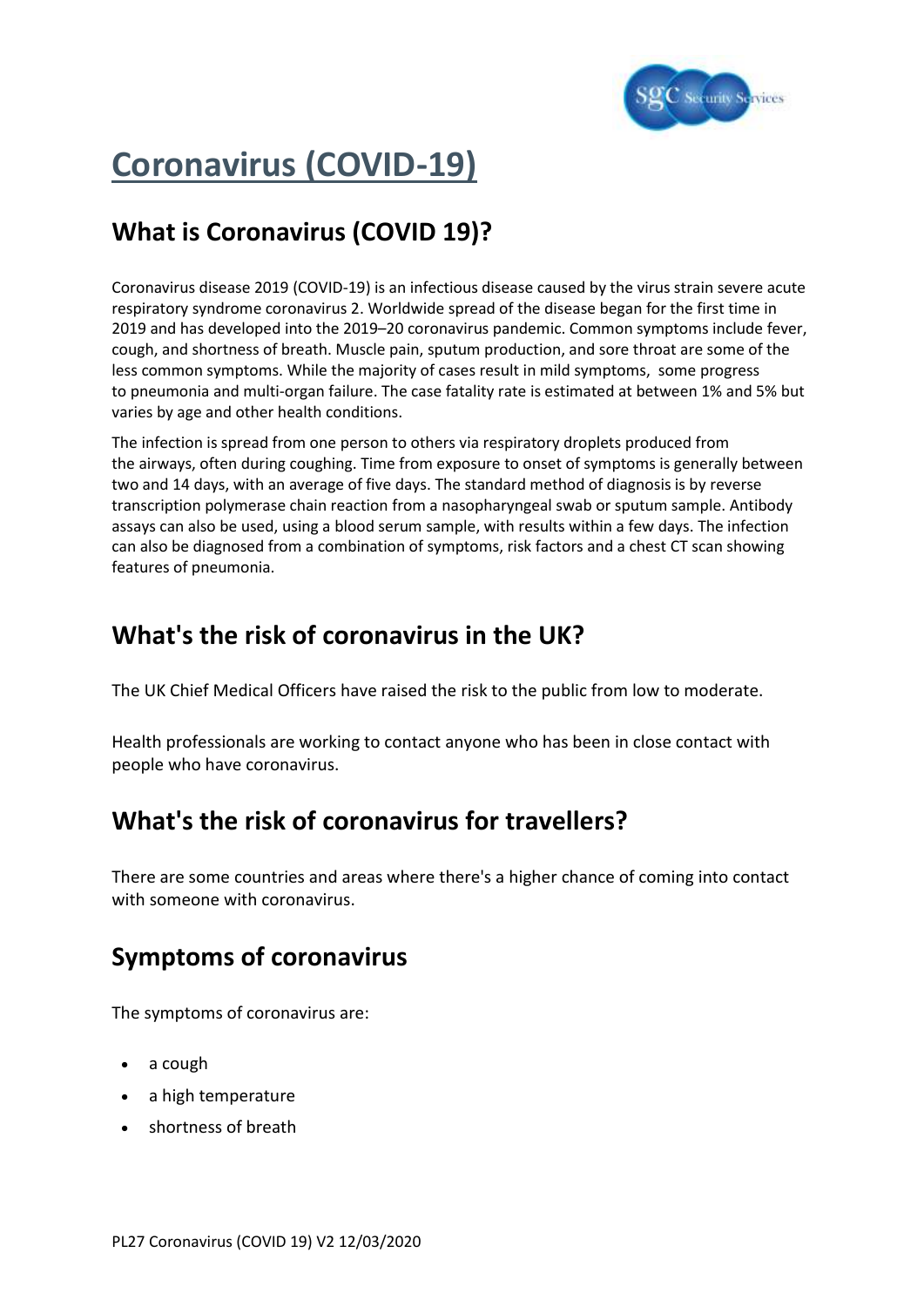

But these symptoms do not necessarily mean you have the illness.

The symptoms are similar to other illnesses that are much more common, such as cold and flu.

#### **How coronavirus is spread**

Because it's a new illness, we do not know exactly how coronavirus spreads from person to person.

Similar viruses are spread in cough droplets.

It's very unlikely it can be spread through things like packages or food.

## **Do I need to avoid public places?**

Most people can continue to go to work, school and other public places.

You only need to stay away from public places (self-isolate) if advised to by the 111 online coronavirus service or a medical professional.

### **How to avoid catching or spreading coronavirus**

**Do's**

- wash your hands with soap and water often do this for at least 20 seconds
- always wash your hands when you get home or into work
- use hand sanitiser gel if soap and water are not available
- cover your mouth and nose with a tissue or your sleeve (not your hands) when you cough or sneeze
- put used tissues in the bin straight away and wash your hands afterwards
- try to avoid close contact with people who are unwell

#### **Don'ts**

• do not touch your eyes, nose or mouth if your hands are not clean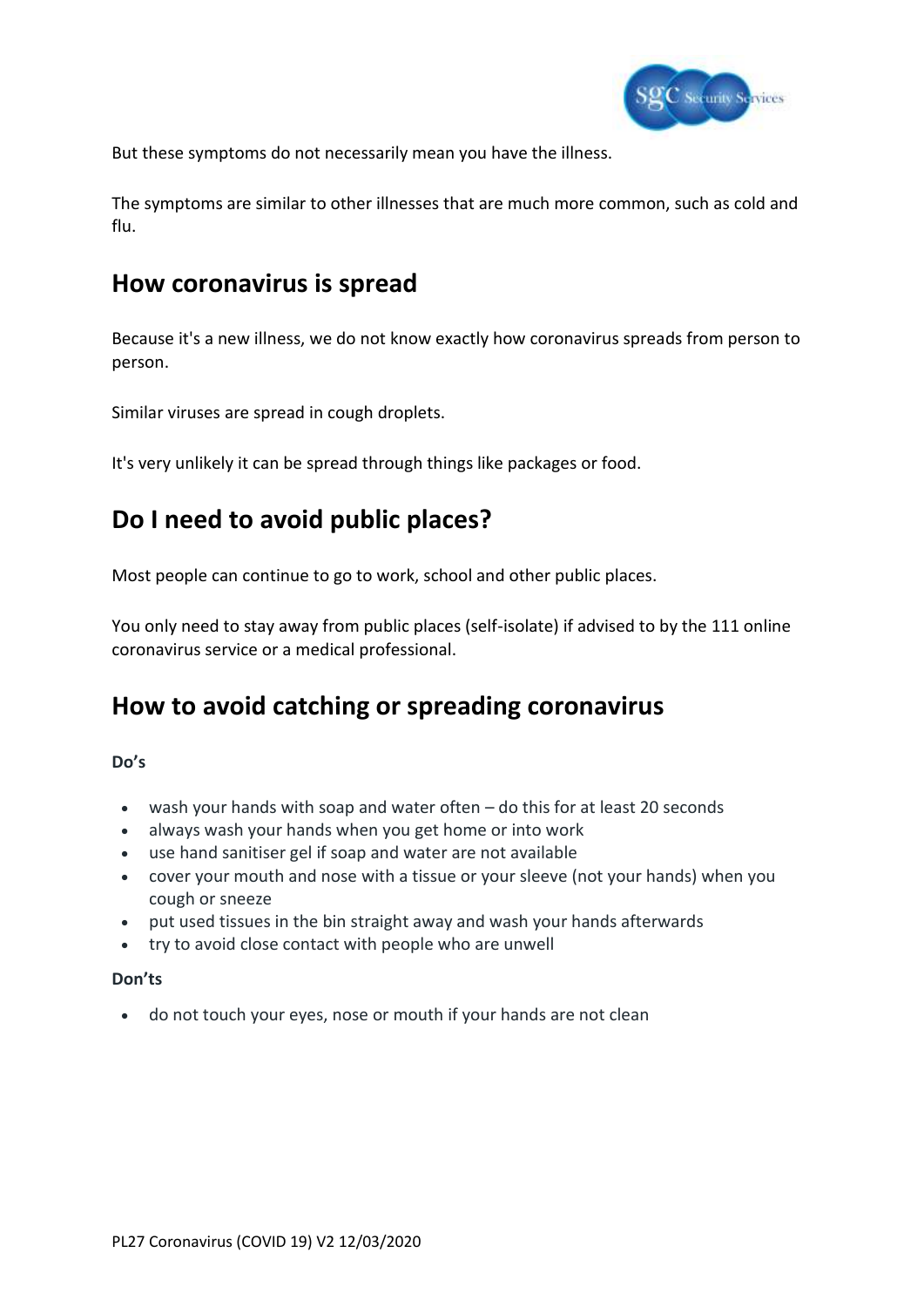

# **Check if you need medical help**

NHS 111 has an online coronavirus service that can tell you if you need medical help and advise you what to do.

Use this service if:

- you think you might have coronavirus
- in the last 14 days you've been to a country or area with a high risk of coronavirus
- you've been in close contact with someone with coronavirus
- •

#### **[Use the 111 coronavirus service](https://111.nhs.uk/covid-19)**

Information:

Do not go to a GP surgery, pharmacy or hospital. Call [111](tel:111) if you need to speak to someone.

#### **How to self-isolate if you're asked to**

If there's a chance you could have coronavirus, you may be asked to stay away from other people (self-isolate).

This means you should:

- stay at home
- not go to work, school or public places
- not use public transport or taxis
- ask friends, family members or delivery services to do errands for you
- try to avoid visitors to your home it's OK for friends, family or delivery drivers to drop off food

You may need to do this for up to 14 days to help reduce the possible spread of infection.

### **Treatment for coronavirus**

There is currently no specific treatment for coronavirus.

Antibiotics do not help, as they do not work against viruses.

Treatment aims to relieve the symptoms while your body fights the illness.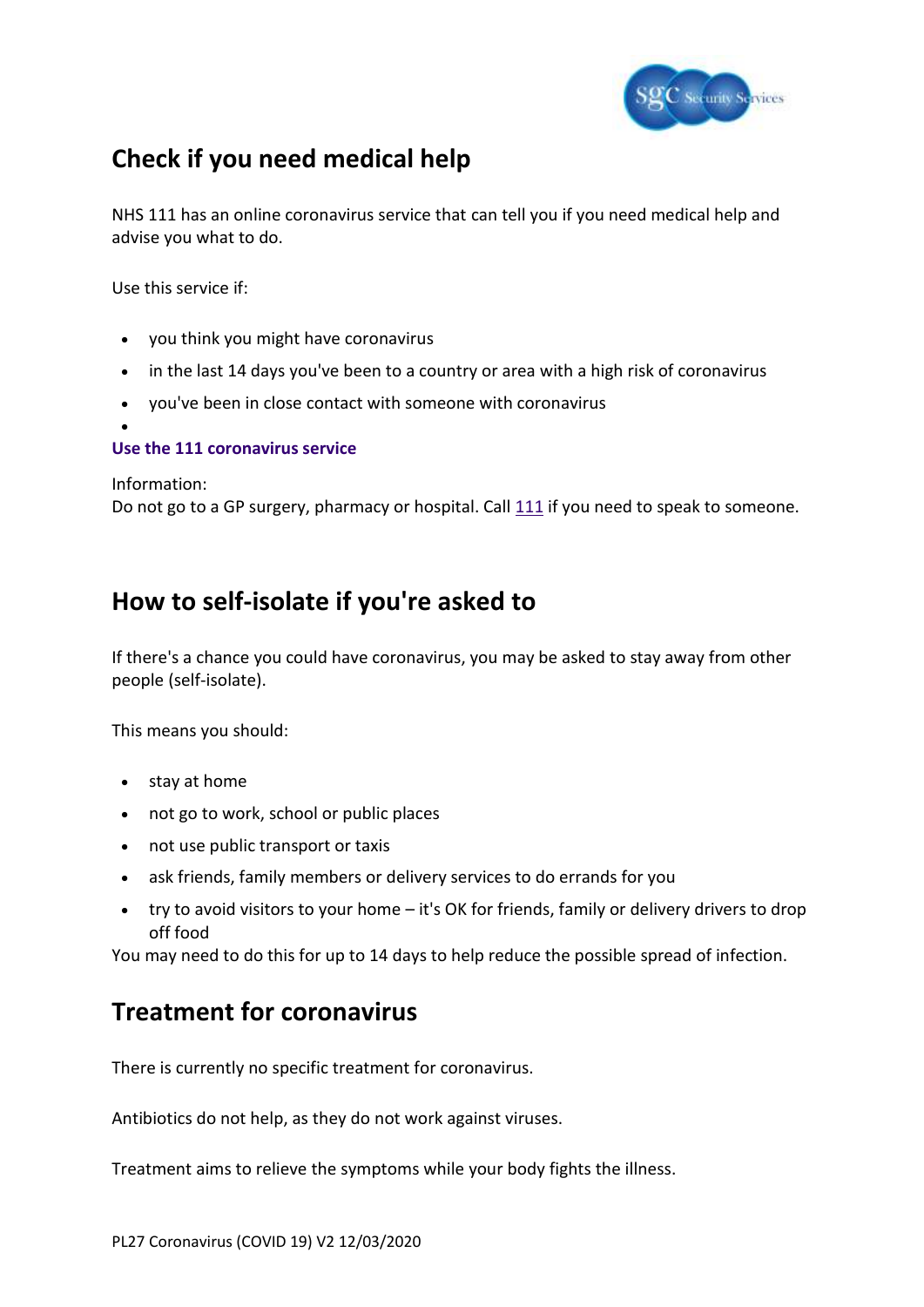

You'll need to stay in isolation away from other people until you've recovered.

## **Washing Hands**

**When should your hands be washed: -**

- **Before, during,** and **after** preparing food
- **Before** eating food
- **Before** and **after** caring for someone at home who is sick with vomiting or diarrhea
- **Before** and **after** treating a cut or wound
- **After** using the toilet
- After [changing nappies or cleaning up a child who has used the toilet](https://www.cdc.gov/healthywater/hygiene/diapering/index.html)
- **After** blowing your nose, coughing, or sneezing
- **After** touching an animal, animal feed, or animal waste
- **After** handling pet food or pet treats
- **After** touching rubbish

#### **Follow Five Steps to Wash Your Hands the Right Way**

Washing your hands is easy, and it's one of the most effective ways to prevent the spread of germs. Clean hands can stop germs from spreading from one person to another and throughout an entire community—from your home and workplace to childcare facilities and hospitals.

Follow these five steps every time.

- 1. **Wet** your hands with clean, running water (warm or cold), turn off the tap, and apply soap.
- 2. **Lather** your hands by rubbing them together with the soap. Lather the backs of your hands, between your fingers, and under your nails.
- 3. **Scrub** your hands for at least 20 seconds. Need a timer? Hum the "Happy Birthday" song from beginning to end twice.
- 4. **Rinse** your hands well under clean, running water.
- 5. **Dry** your hands using a clean towel or air dry them.

#### **Use of Hand Sanitizers When You Can't Use Soap and Water**

Washing hands with soap and water is the best way to get rid of germs in most situations. If soap and water are not readily available, you can use an alcohol-based [hand sanitizer](https://www.cdc.gov/handwashing/show-me-the-science-hand-sanitizer.html) that contains at least 60% alcohol. You can tell if the sanitizer contains at least 60% alcohol by looking at the product label.

#### **Sanitizers can quickly reduce the number of germs on hands in many situations. However,**

- Sanitizers do **not** get rid of all types of germs.
- Hand sanitizers may not be as effective when hands are visibly dirty or greasy.
- Hand sanitizers might not remove harmful chemicals from hands like pesticides and heavy metals

#### **How to Use Hand Sanitisers**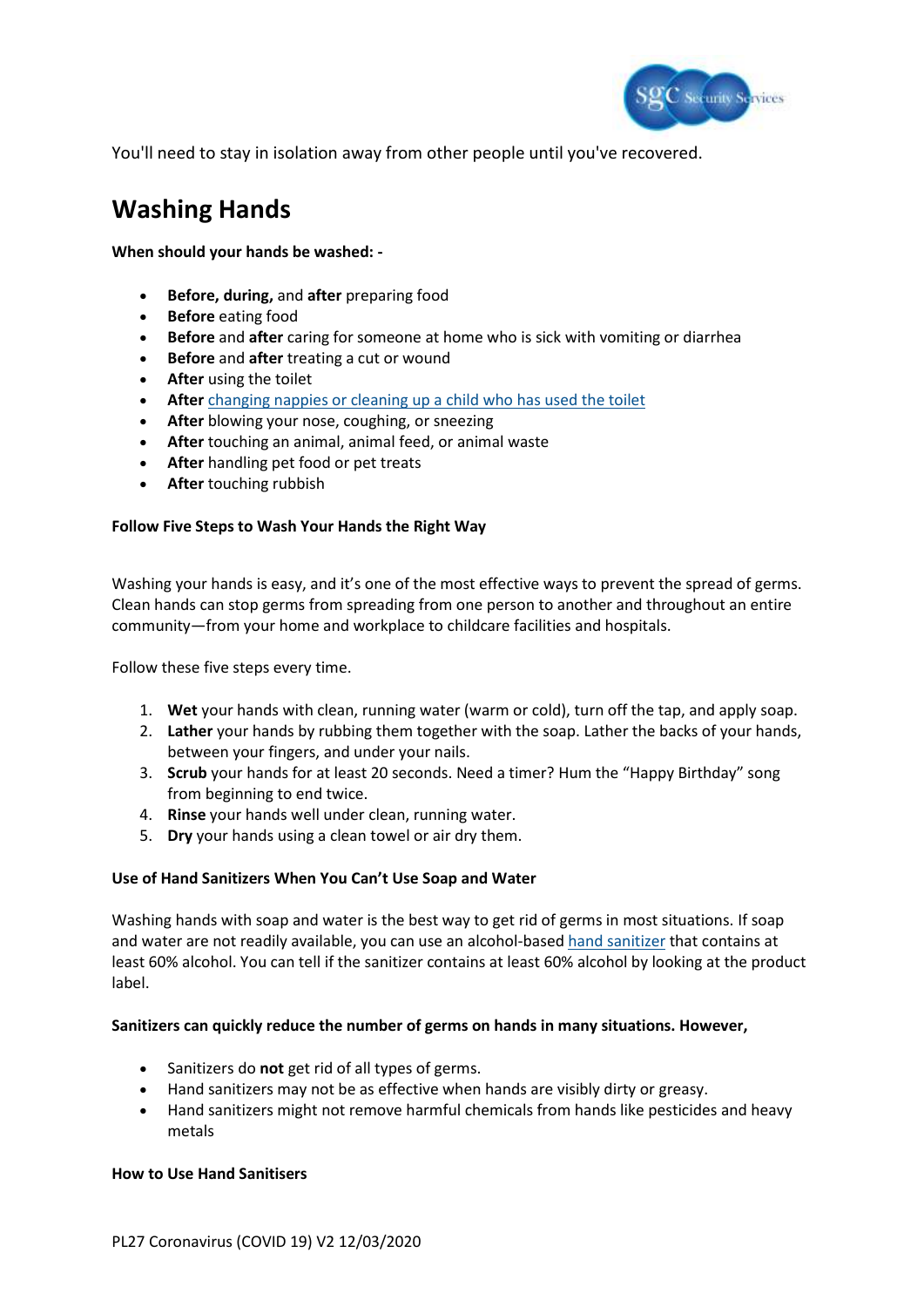

- Apply the gel product to the palm of one hand (read the label to learn the correct amount).
- Rub your hands together.
- Rub the gel over all the surfaces of your hands and fingers until your hands are dry. This should take around 20 seconds.

### **Whilst on duty:-**

All Personnel should adopt the following practises whilst on duty at any location

- Greetings
	- o Personnel should try to avoid handshaking or any other forms of physical contact when greeting colleagues, clients and members of the public.
	- o Use either hand gestures such as waving or verbal greetings
- **Patrols** 
	- o All personnel should ensure that they us the correct hand wash procedure before their patrol
	- o Where possible use Hand Sanitisers as they go around their patrol route
	- o Ensure that on return the correct hand wash procedure is used
- **Workstations** 
	- o All workstations must be cleaned down at the end of your duty
	- o All phones, keyboards and computer mouse should be wiped down with Antibacterial where possible
- Ensure that Good Personal Hygiene is maintained

#### **If someone becomes unwell at work**

If someone becomes unwell in the workplace and has recently come back from an area affected by coronavirus, they should:

- get at least 2 metres (7 feet) away from other people
- go to a room or area behind a closed door, such as a sick bay or staff office
- avoid touching anything
- cough or sneeze into a tissue and put it in a bin, or if they do not have tissues, cough and sneeze into the crook of their elbow
- use a separate bathroom from others, if possible

The unwell person should use their own mobile phone to call either:

• 111, for NHS advice

• 999, if they're seriously ill or injured or their life is at risk They should tell the operator:

- their symptoms
- which country they've returned from in the last 14 days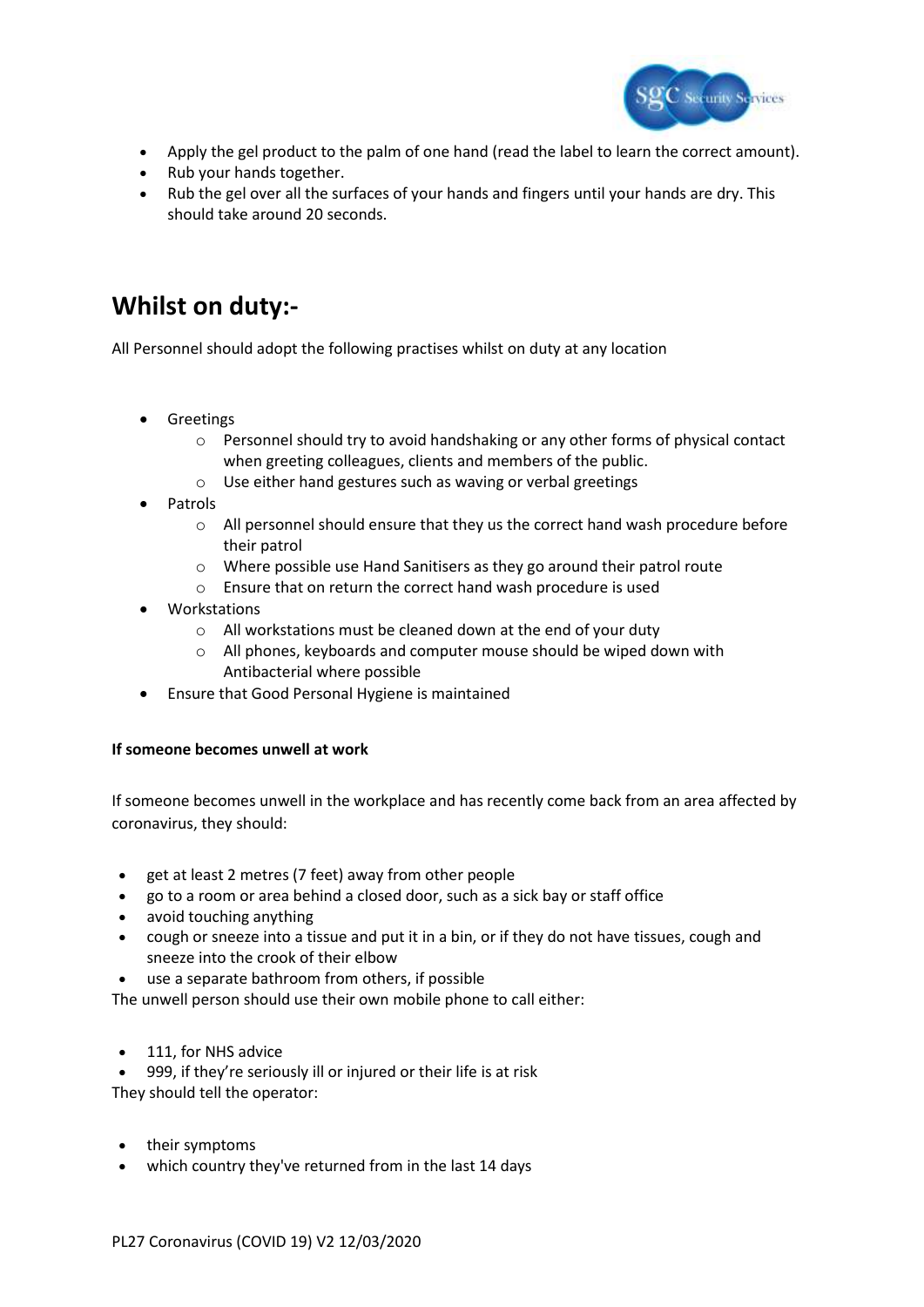

#### **If someone with coronavirus comes to work**

If someone with coronavirus comes to work, the workplace does not necessarily have to close.

The local Public Health England (PHE) health protection team will get in contact with the employer to:

- discuss the case
- identify people who have been in contact with the affected person
- carry out a risk assessment
- advise on any actions or precautions to take

Find out more about PHE health [protection](https://www.gov.uk/guidance/contacts-phe-health-protection-teams) teams on GOV.UK.

The process may be different in Scotland and Wales. For more advice, see:

#### **If someone has to go into self-isolation**

The government has stated that if NHS 111 or a doctor advises an employee or worker to selfisolate, they should receive any **[Statutory](https://www.acas.org.uk/checking-sick-pay/statutory-sick-pay-ssp) Sick Pay (SSP)** due to them. If the employer offers contractual sick pay, it's good practice to pay this.

The employee must tell their employer as soon as possible if they cannot work. They should tell their employer the reason and how long they're likely to be off for.The employer might need to be flexible if they require evidence from the employee or worker. For example, someone might not be able to provide a sick note ('fit [note'\)](https://www.acas.org.uk/absence-from-work/fit-notes-and-proof-of-sickness) if they've been told to self-isolate for 14 days.

#### **If employees do not want to go to work**

Some people might feel they do not want to go to work if they're afraid of catching coronavirus.

If an employee still does not want to go in, they may be able to arrange with their employer to take the time off as holiday or unpaid leave. If they are entitled to holiday pay or accrued holiday pay. The employer does not have to agree to this.

If an employee refuses to attend work, it could result in disciplinary action.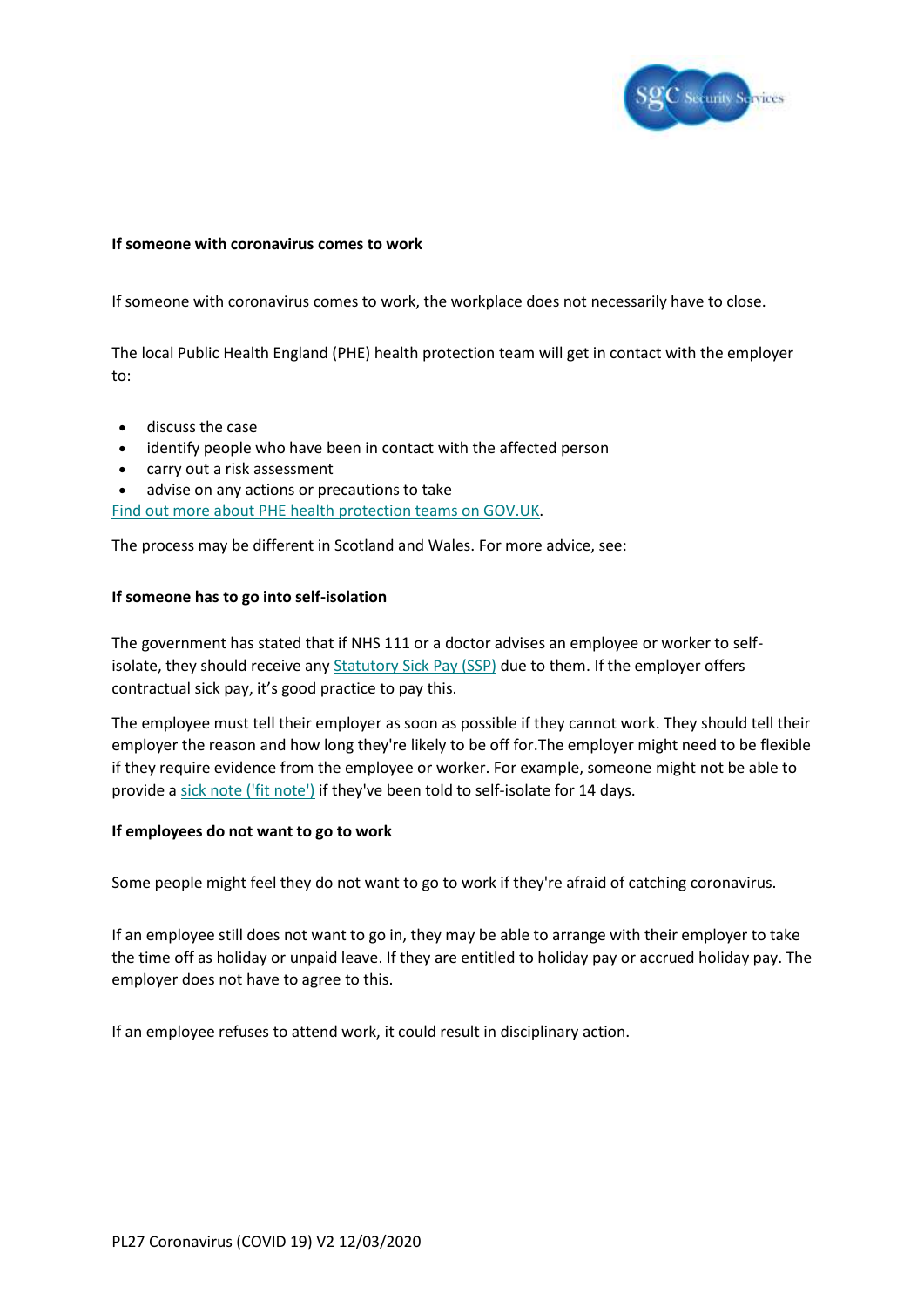

# **Stadium Advice**

| Category | Criteria                                                                                                                                                                                     | Locations                                                                                                                                                                                                                                                                                                            | <b>Action</b>                                                                                                                                         |
|----------|----------------------------------------------------------------------------------------------------------------------------------------------------------------------------------------------|----------------------------------------------------------------------------------------------------------------------------------------------------------------------------------------------------------------------------------------------------------------------------------------------------------------------|-------------------------------------------------------------------------------------------------------------------------------------------------------|
| A        | Do you feel unwell<br>$\bullet$<br>Are you<br>experiencing<br>cold/flu or fever<br>symptoms<br>Have had contact<br>with someone<br>from any of the<br>known locations to<br>the right column | Iran,<br>$\bullet$<br>Specific lockdown<br>areas in Northern<br>Italy,<br>Korea,<br>Hubei province<br>China<br>Vietnam<br>Cambodia<br>Laos<br>Myanmar (Burma)<br>Hong Kong<br>$\bullet$<br>Thailand<br>Japan<br>Taiwan<br>Singapore<br>Malaysia<br>Macau<br>Tenerife $-$ only the<br>H10 Costa Adeje<br>Palace Hotel | Do not travel to the<br>stadium, stay at<br>home and self-<br>isolate, call the non-<br>emergency medical<br>helpline 111 and<br>seek medical advice. |
|          | Have you returned<br>$\bullet$<br>from any of the<br>listed areas (in the<br>right column) since<br>$19th$ Feb?                                                                              | Iran,<br>$\bullet$<br>Specific lockdown<br>areas in Northern<br>Italy,<br>Korea,<br>$\bullet$<br>Hubei province<br>$\bullet$<br>China                                                                                                                                                                                | Do not travel to the<br>stadium, stay at<br>home and self-<br>isolate, call the non-<br>emergency medical<br>helpline 111 and<br>seek medical advice. |
|          | Have returned<br>$\bullet$<br>from any of the<br>listed areas (in the<br>right column) since<br>February 19th and<br>developed<br>flu/fever<br>symptoms,<br>however mild?                    | Vietnam<br>Cambodia<br>Laos<br>Myanmar (Burma)<br>Hong Kong<br>Thailand<br>Japan<br>Taiwan<br>Singapore<br>Malaysia                                                                                                                                                                                                  | Do not travel to the<br>stadium, stay at<br>home and self-<br>isolate, call the non-<br>emergency medical<br>helpline 111 and<br>seek medical advice. |